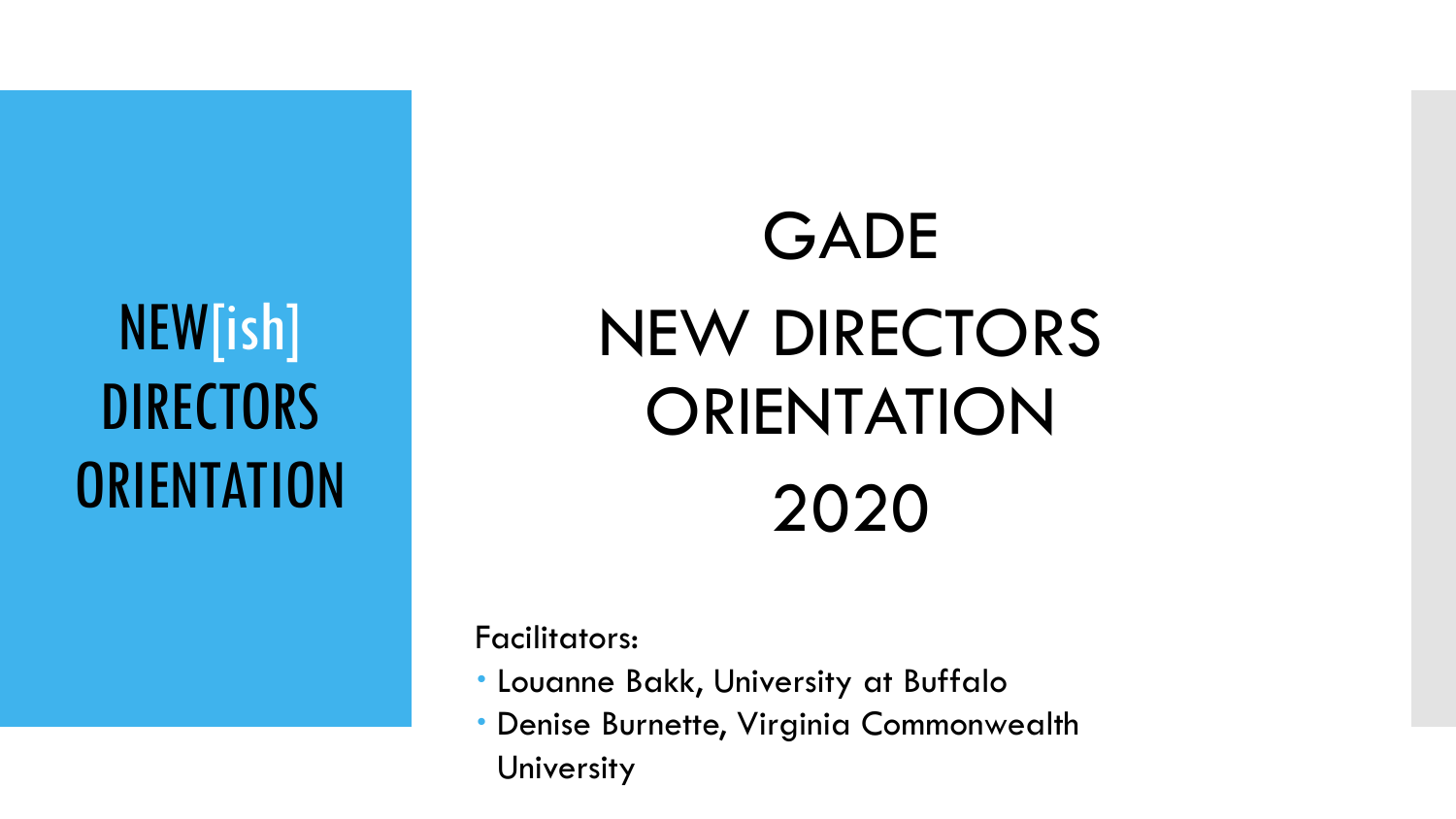## **INTRODUCTIONS**

- Name, institution, program type, director since…
- ONE thing you are doing for self-care during COVID-19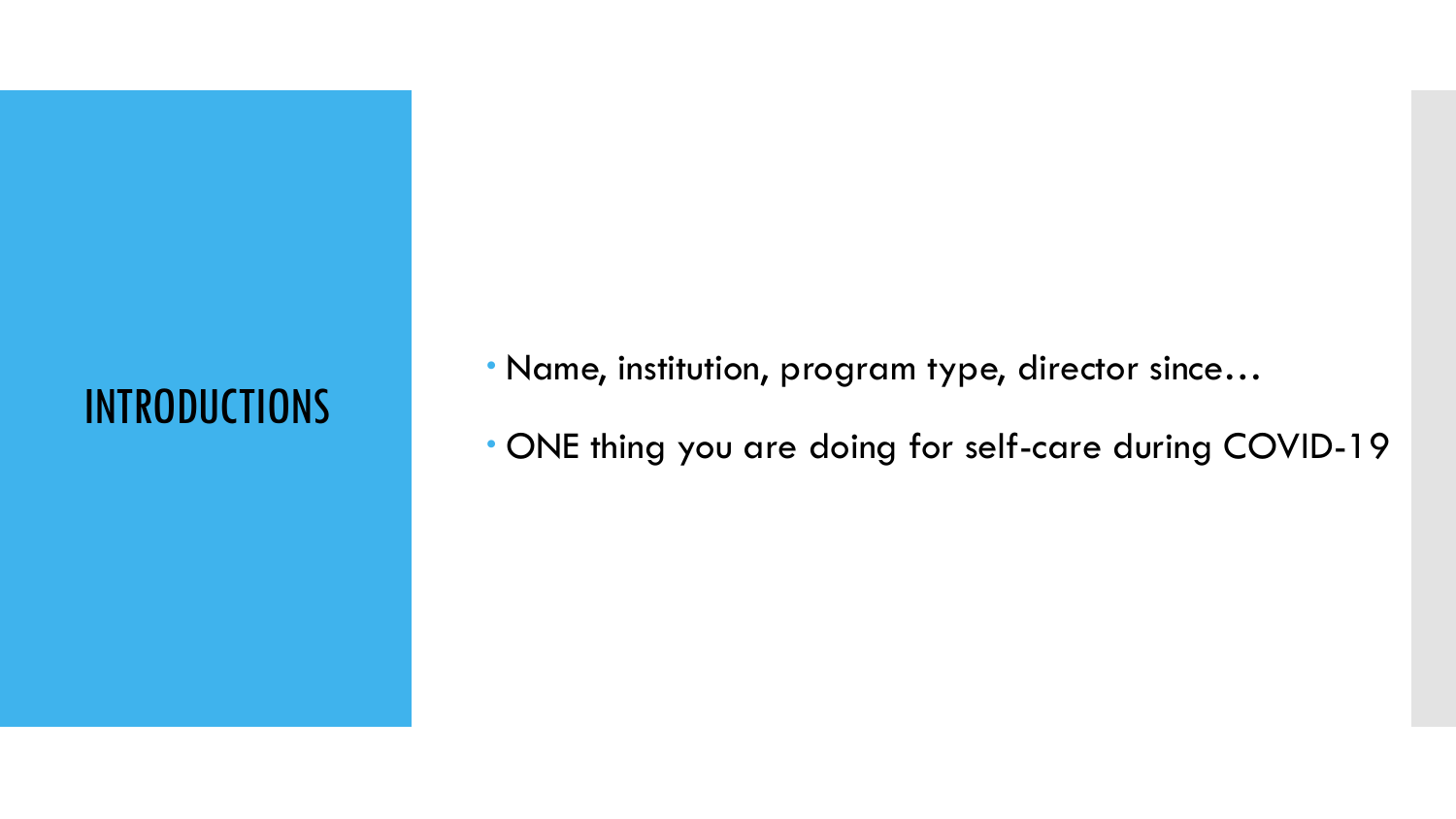HOW TO MANAGE the Transition

- Use the former/outgoing director
	- co-direct?
	- timelines, decision flowcharts, introductions, case reports
	- tap their wisdom
	- use GADE listserve and resources; seek information, advice and guidance
- But, what if there isn't a former or outgoing director?
- Read & revise *The Handbook*
	- use your fresh eyes to see trouble spots
	- minimize redundancy (use links)
- DSWs Review Accreditation Standards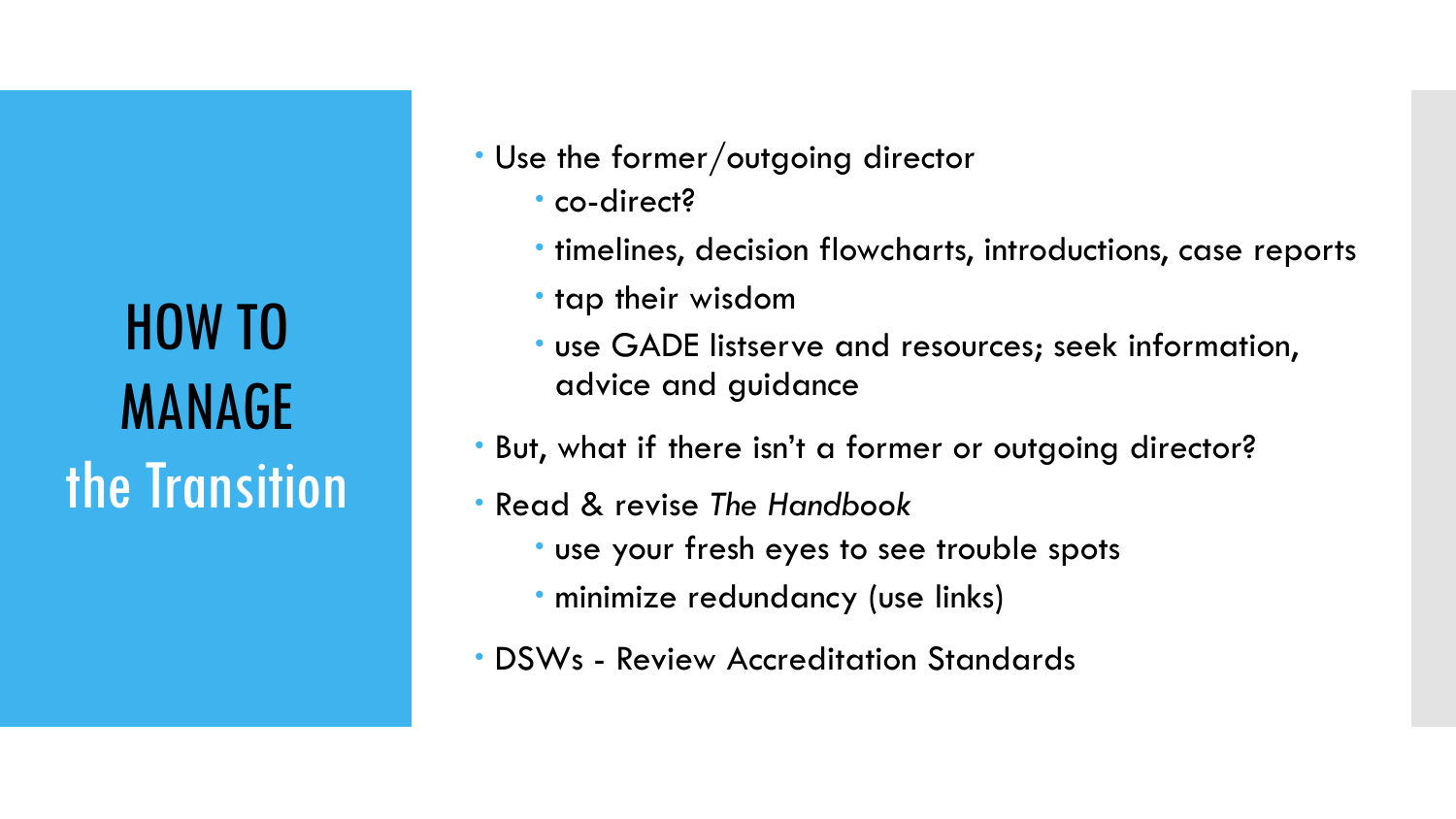HOW TO MANAGE the Roles Your own

- administrator / researcher / teacher
- leader / higher education service provider
- program administrator / student advocate
- Others'
	- $\cdot$  teach mentoring (how to do it / how to receive it)
	- teach teaching (new level of teaching)
	- power differences & dynamics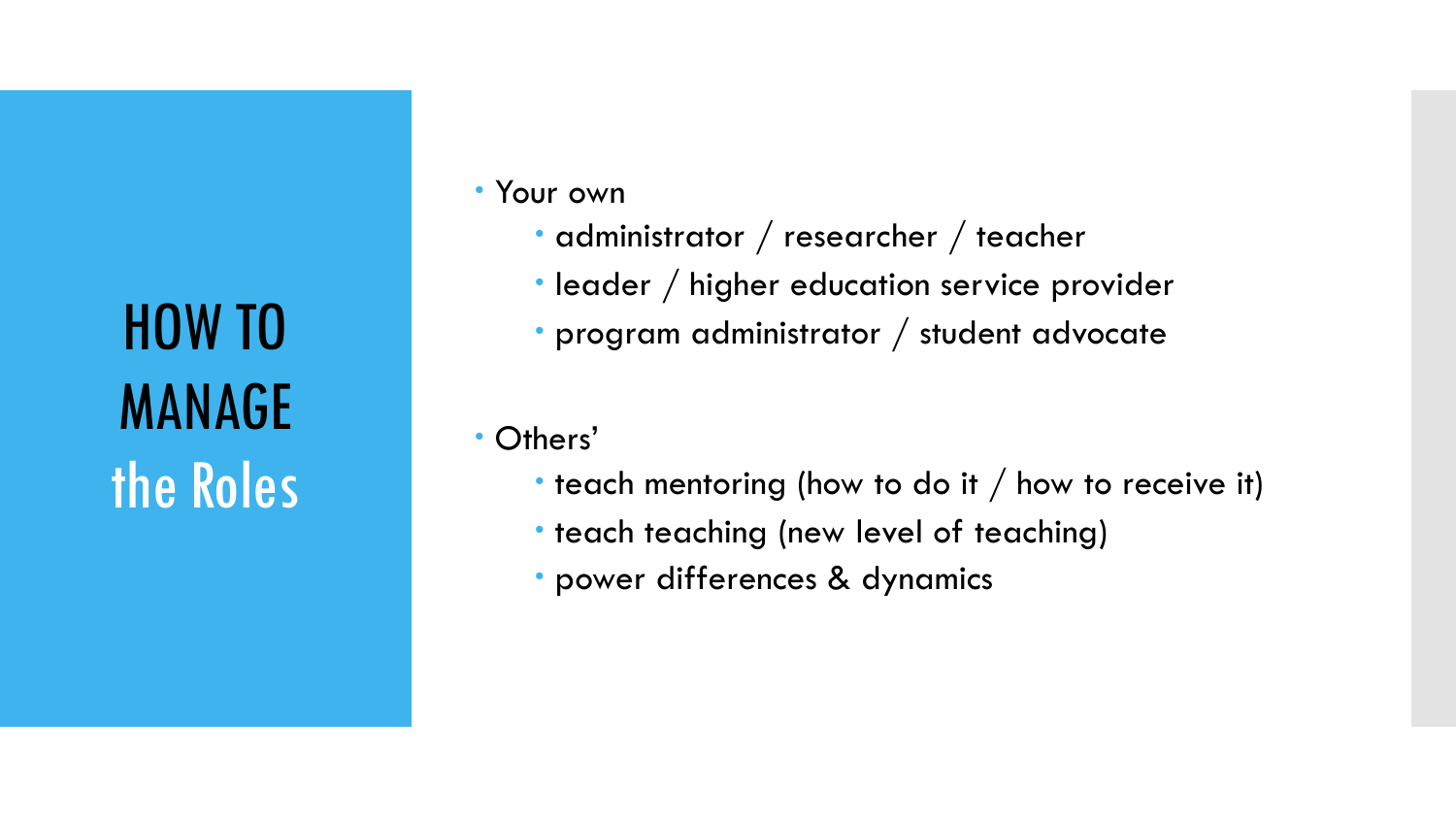HOW TO MANAGE the Tasks Continually: keep calendars, keep track and keep in touch

- program and university deadlines, events
- database to track & project each student's progress
- open and systematic communication
	- weekly announcements
	- meetings w/student group
	- remote engagement
- Annually: take the program's temperature
	- **· insight into stakeholders' perspectives**
	- troubleshoot weak spots
	- inform next year's agenda (i.e., which battle?)
	- accumulate data for eventual comprehensive evaluation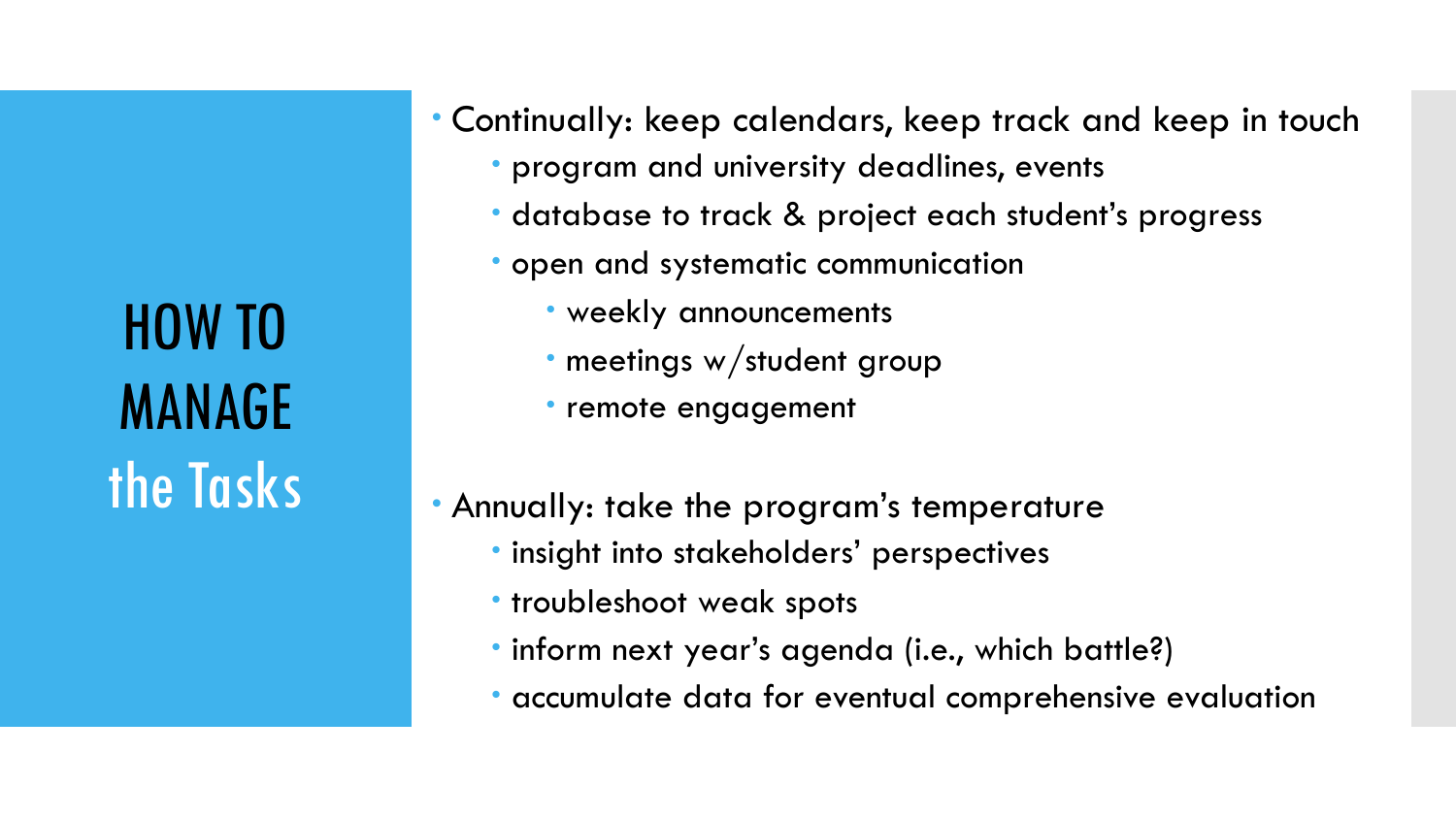HOW TO MANAGE the Load

#### Self-care

- $\cdot$  service is an honor... but  $\neq$  self-sacrifice
- prioritize what makes you good and happy at your job
- confine admin as you confine teaching
- negotiate: course release, staff support, space, title, \$
	- salary, summer pay, merit bonus, research funds
- Transfer your skills
	- $\cdot$  research agenda & pipeline  $\rightarrow$  program vision & projects
- Pick your battles

Use resources and supports… especially GADE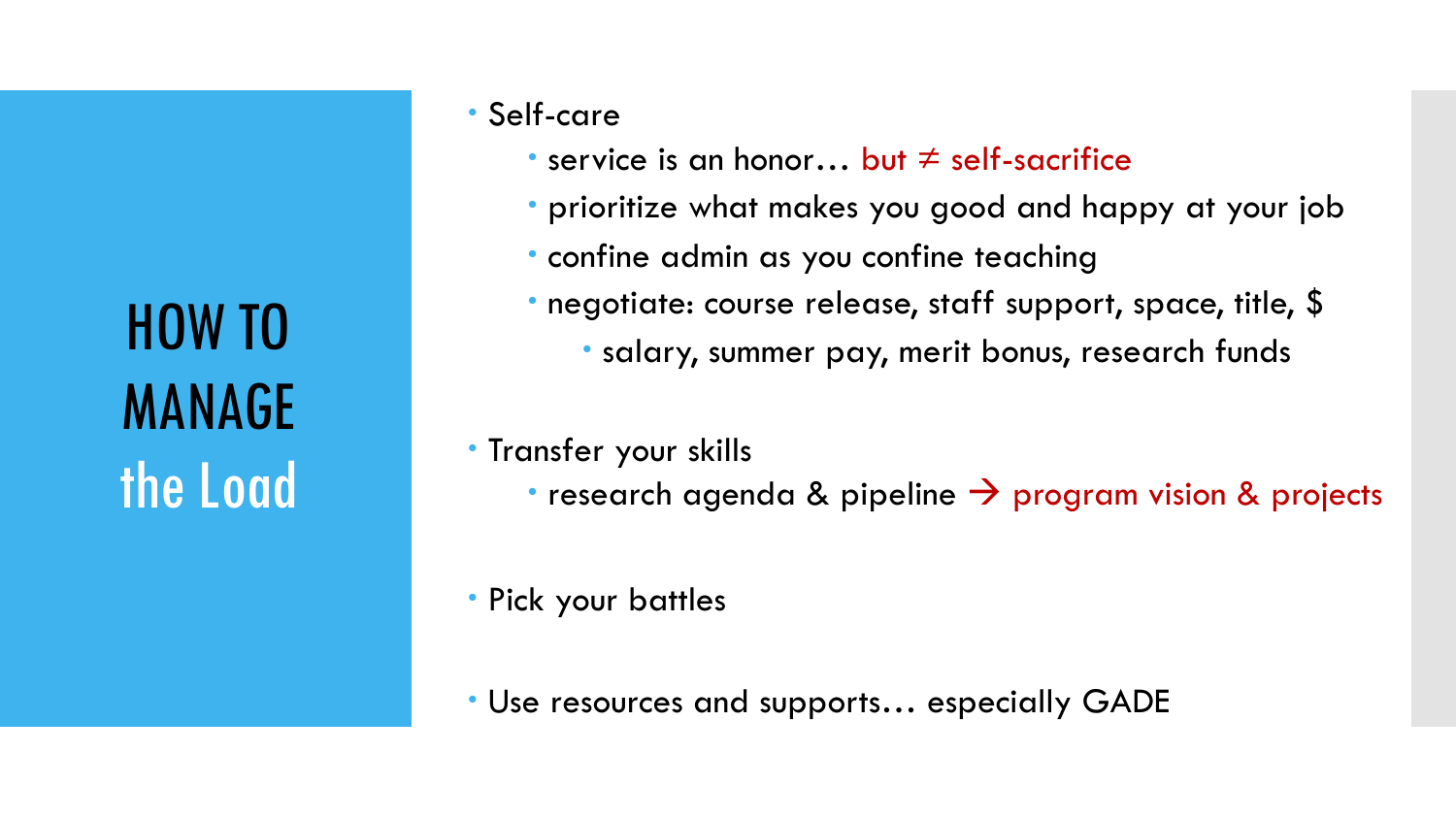PROGRAM DIRECTOR **COMPENSATION** 

- Most common:
	- Course release
	- **Summer salary**
	- Administrative support
	- **Salary supplement**
- Others:
	- **Research assistance**
	- **Research funding**
	- Upgraded space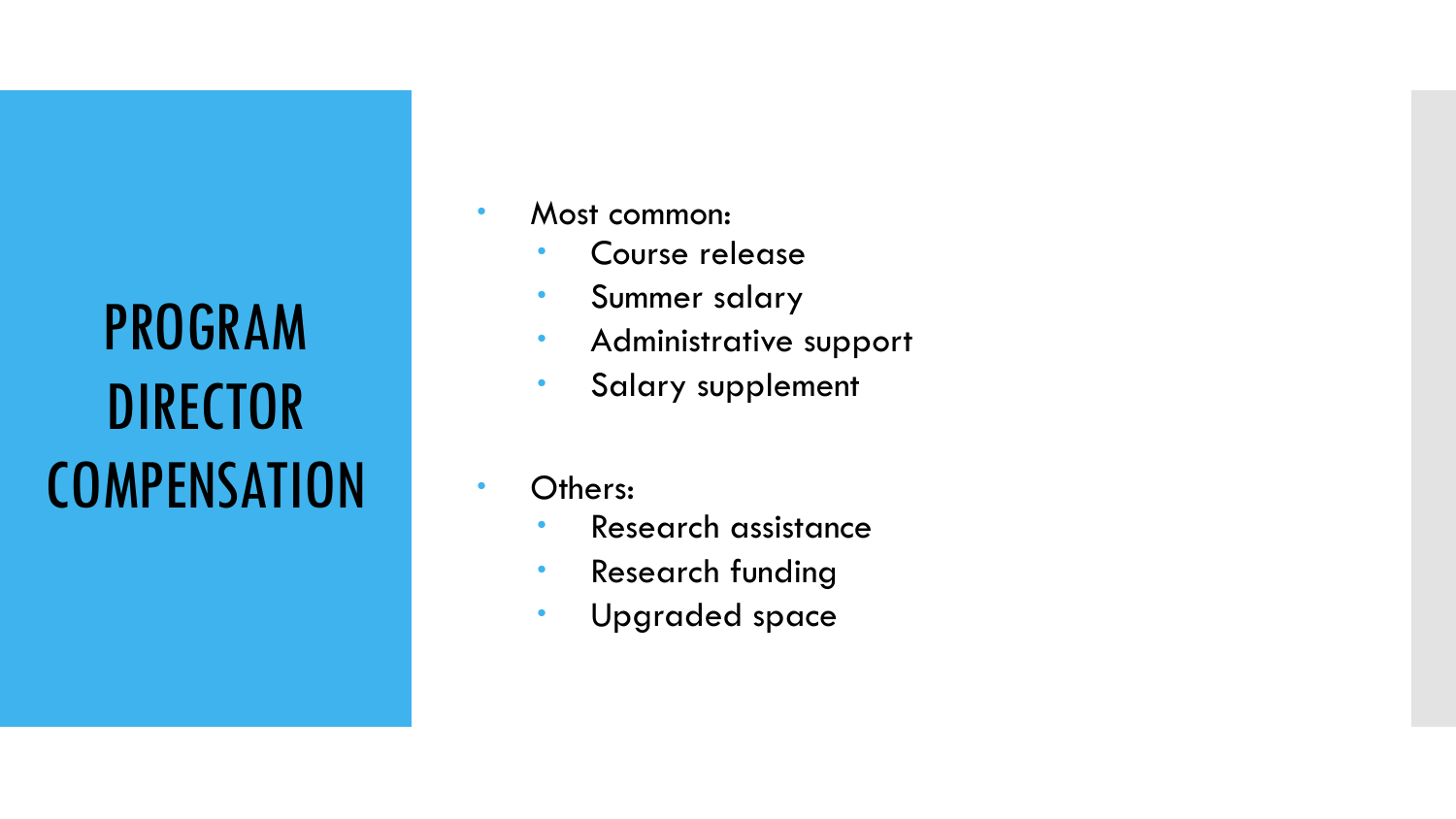HELPING **STUDENTS**   $\cdot$  High standards, high support  $\rightarrow$  Ethics, Equity, Rigor

#### **• Help via program structure**

- Organized, transparent, systematic, rational
- Program mechanisms for feedback & recognition
- **Foster community**
- Help via individual support
	- Rights & resources
	- **•** Provide care
	- Mentoring… beyond chairs, beyond programs
		- GADE website
		- UB NEAR:

[grad.buffalo.edu/beyond/professional-development/near.html](https://grad.buffalo.edu/beyond/professional-development/near.html)